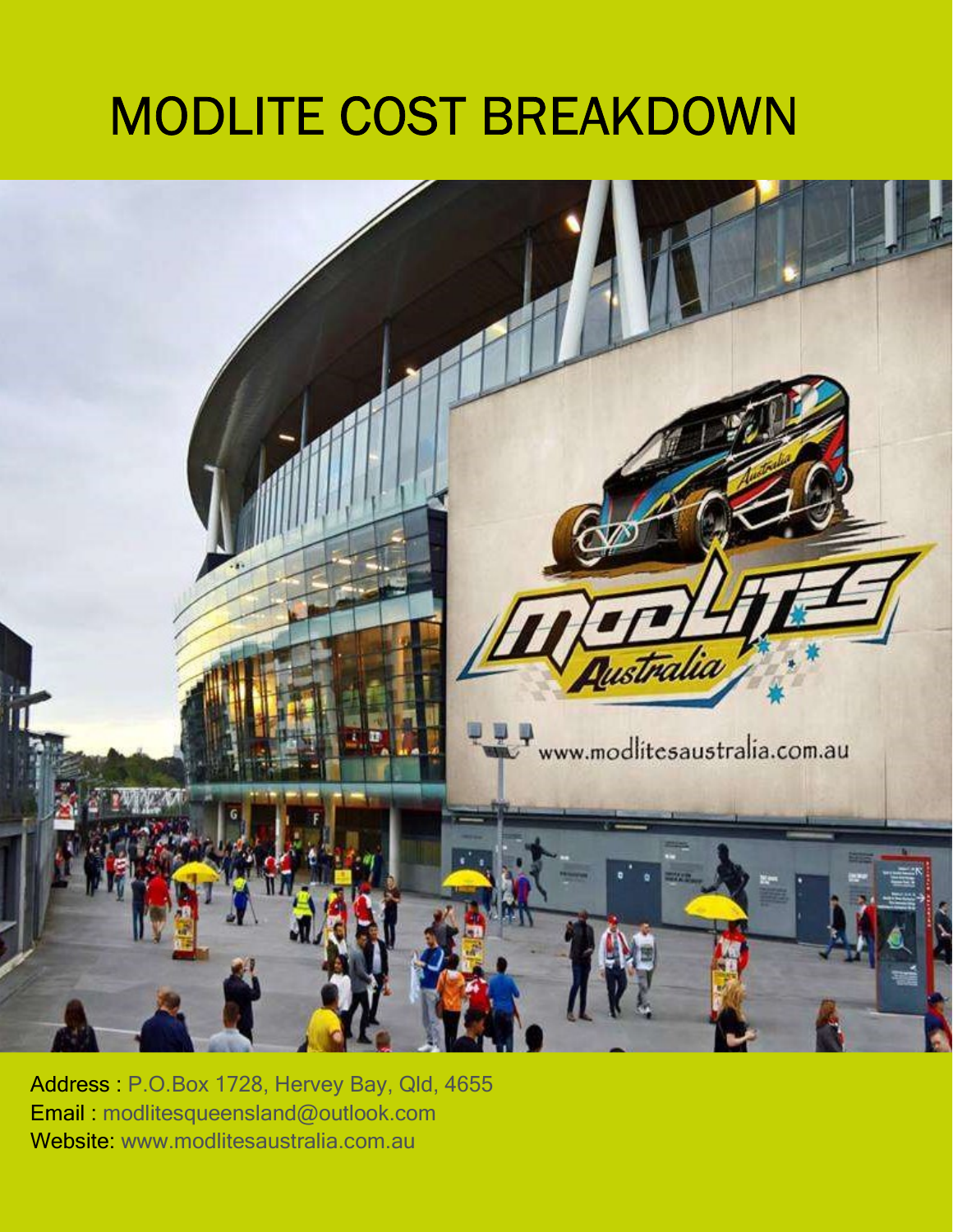## Modlite Cost Breakdown

- 1: To purchase a modlite the cost is similar to what it would cost to buy any average race car between \$15,000 to \$28,000 for a second hand car with a brand new one around \$32,000+
- 2: Tyres are on average \$240 but you would normally only use 4-6 per season. (depending on how many race meetings you contest)
- 3: Fuel as we only use 98 octane pump fuel you only use about 10 12 liters per night.
- 4: Accidents are inevitable but most of the time it is only the Hex bars and hiem joints that need replacing they are around \$25 each.
- 5: replacing the oil every 3-4 meetings about \$68 per 4lt container
- 6: As the body work is aluminum the panels are easily straightened so it is possible to go a season or two without replacing the body work (full side panels are around \$600 per car)
- 7: As we run completely stock standard motorcycle engines they are easily maintained, and you are able to get a few seasons or more out of the engine without having to rebuild it.
- 8: With the cars only weighing 600 kg and 3.25 m in length a large trailer is not required which makes for less towing costs as well as not requiring a large shed to house the car.